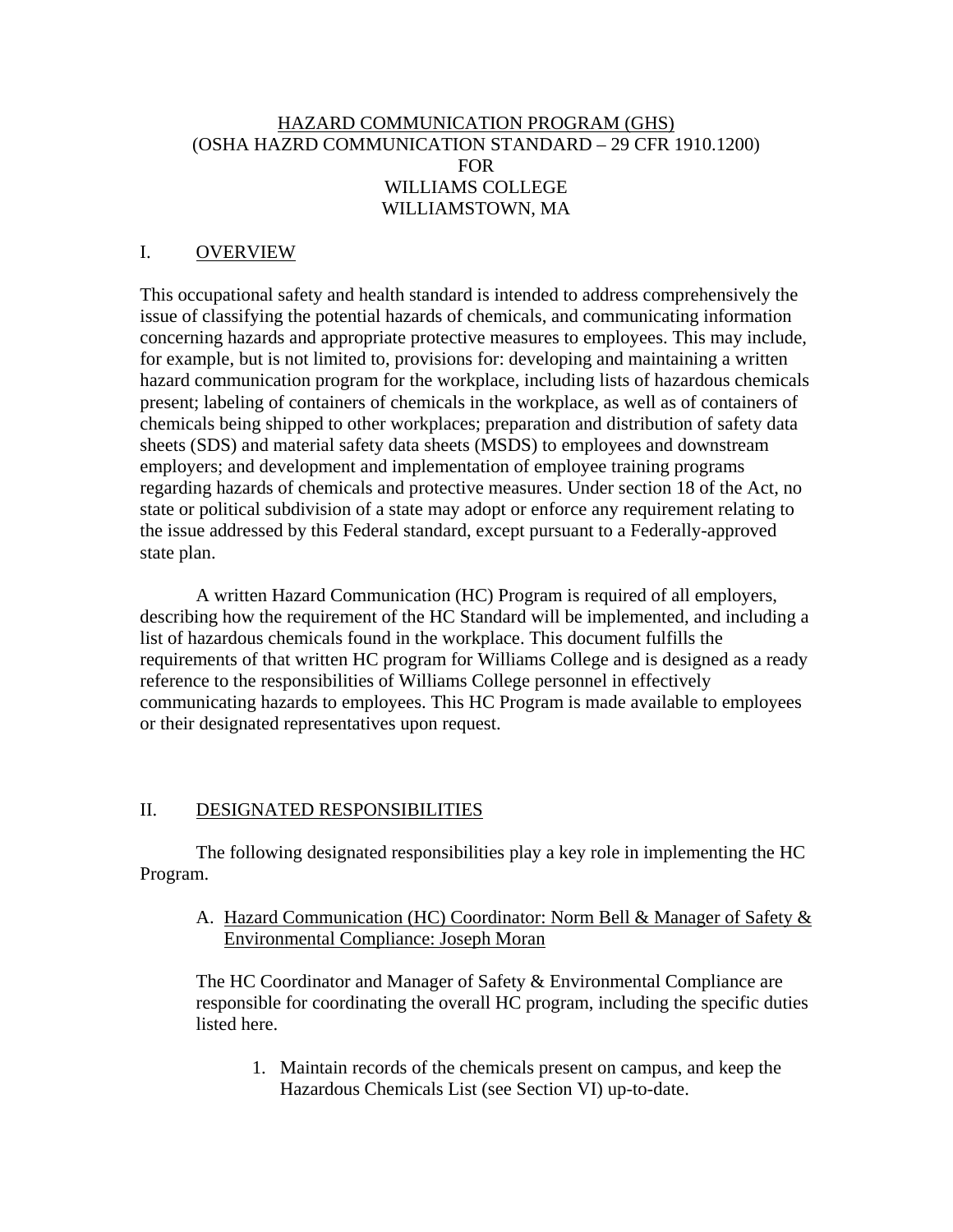- 2. Maintain a master file of Material Safety Data Sheets (MSDS's) and the new Safety Data Sheets (SDS) under the Globally Harmonized System (GHS).
- **3.** Follow up with the manufacturers if an MSDS or SDS is not received with an initial shipment, or if it is incomplete. (**SDS may not be available until June 1, 2015. After December 1, 2015 the Distributor shall not ship containers labeled by the chemical manufacturer or importer unless it is a GHS label.)**
- 4. Contact the manufacturer or distributor when original containers are determined to be inadequately labeled.
- 5. Specify the labels required on in-plant containers.
- 6. Coordinate all employee training required by the HC Standard.
- 7. Assure the continued effectiveness of the HC Program through periodic inspections of the workplace, including labeling, training and record-keeping.

# B. Department MSDS & SDS Coordinators

Each department has a designated coordinator who handles the MSDS and SDS's keeps other records such as employee MSDS and SDS requests. If the coordinator is not also the purchasing agent for the department, he or she should ensure that the following steps are followed by the appropriate purchaser.

- 1. Request an MSDS or SDS for each chemical product purchased for which an MSDS or SDS is not already available.
- 2. Upon receipt, send the original MSDS or SDS to the user of the product, and a copy to the department coordinator. The department coordinator in turn sends a copy to the HC Coordinator. Facilities sends a copy to the Manager of Safety & Environmental Compliance. MSDS or SDS sheets from Facilities will then be copied and sent to the HC Coordinator. This procedure applies also to updated MSDS or SDS's which may arrive without prior request.
- 3. Notify the HC Coordinator or the Manager of Safety & Environmental Compliance if an MSDS or SDS sheet is not received, so that they can take appropriate action.

# C. Department Foreman or Supervisors

Supervisors, including faculty members supervising technical staff and students are responsible for continuous monitoring of the College's compliance with the requirements of the HC Standard within their work area, including the specific duties listed here.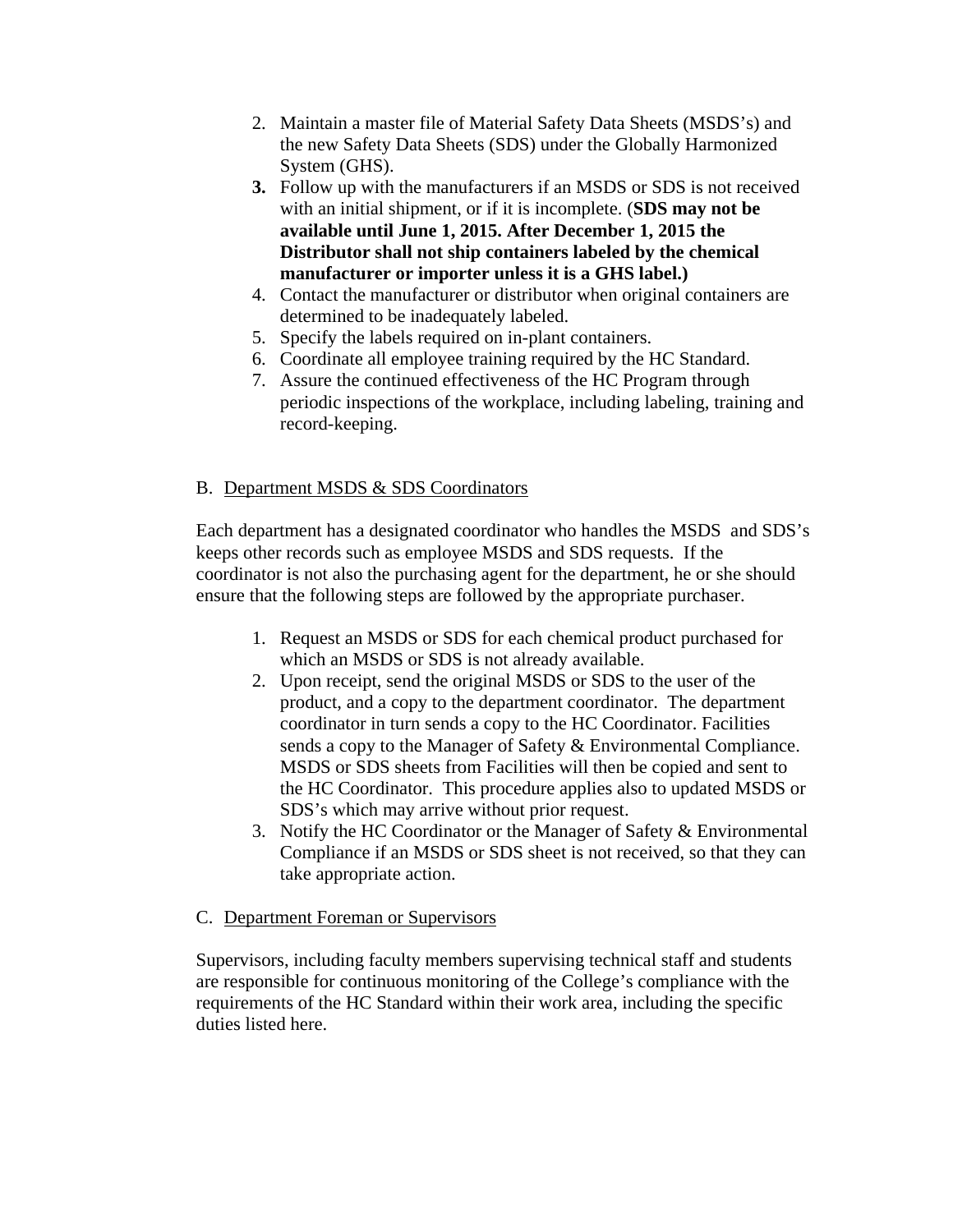- 1. Arrange initial training of new employees regarding the hazards of the chemicals used in the work area, and updated training for transferred employees.
- 2. Notify the HC Coordinator and/or the Manager of Safety & Environmental Compliance, any time they are aware of the presence of a chemical in their work area, including any being used on a trial basis, for which and MSDS or SDS is not available.
- 3. Check incoming containers to ensure that they have been properly labeled by the manufacturer or distributor as described in section VII.
- 4. Affix labels as necessary to meet the employer's labeling responsibilities as described in section VII.
- 5. Notify the HC Coordinator or Manager of Safety & Environmental Compliance any time an improperly labeled container is found in their work area.
- 6. Properly label any substance (pure chemical or mixture) formulated under their supervision after consulting with the HC Coordinator or the Manager of Safety & Environmental Compliance regarding the label's content.

# D. Human Resources

The Human Resources Office provides each new employee with the booklet entitled "About Hazard Communication" during benefits orientation, and informs the employee that further training will be provided by supervisors.

#### III. MSDS or SDS PROCUREMENT

Manufacturers and distributors are responsible for providing an MSDS or SDS with the initial shipment and with the first shipment after the MSDS or SDS for a product is up dated. Williams College specifically states per 29 CFR 1910.1200  $(g)(5)$  that the completeness and accuracy of the MSDS or SDS is the responsibility of the manufacturer.

The purchasing agent in each department is responsible for requesting an MSDS or SDS from the manufacturer or distributor at the time of the initial order. Should an MSDS or SDS not be received, the following procedure is followed by the HC Coordinator or the Manager of Safety & Environmental Compliance. Records are maintained for all requests.

- A. Send a letter to the manufacturer or distributor formally requesting an SDS.
- B. Send a second request letter or contact the manufacturer or distributor by telephone if the MSDS or SDS is not received within 15 days.

C. If the MSDS or SDS is not received within 30 days of the second request, notify the area OSHA Office at (413)785-0123.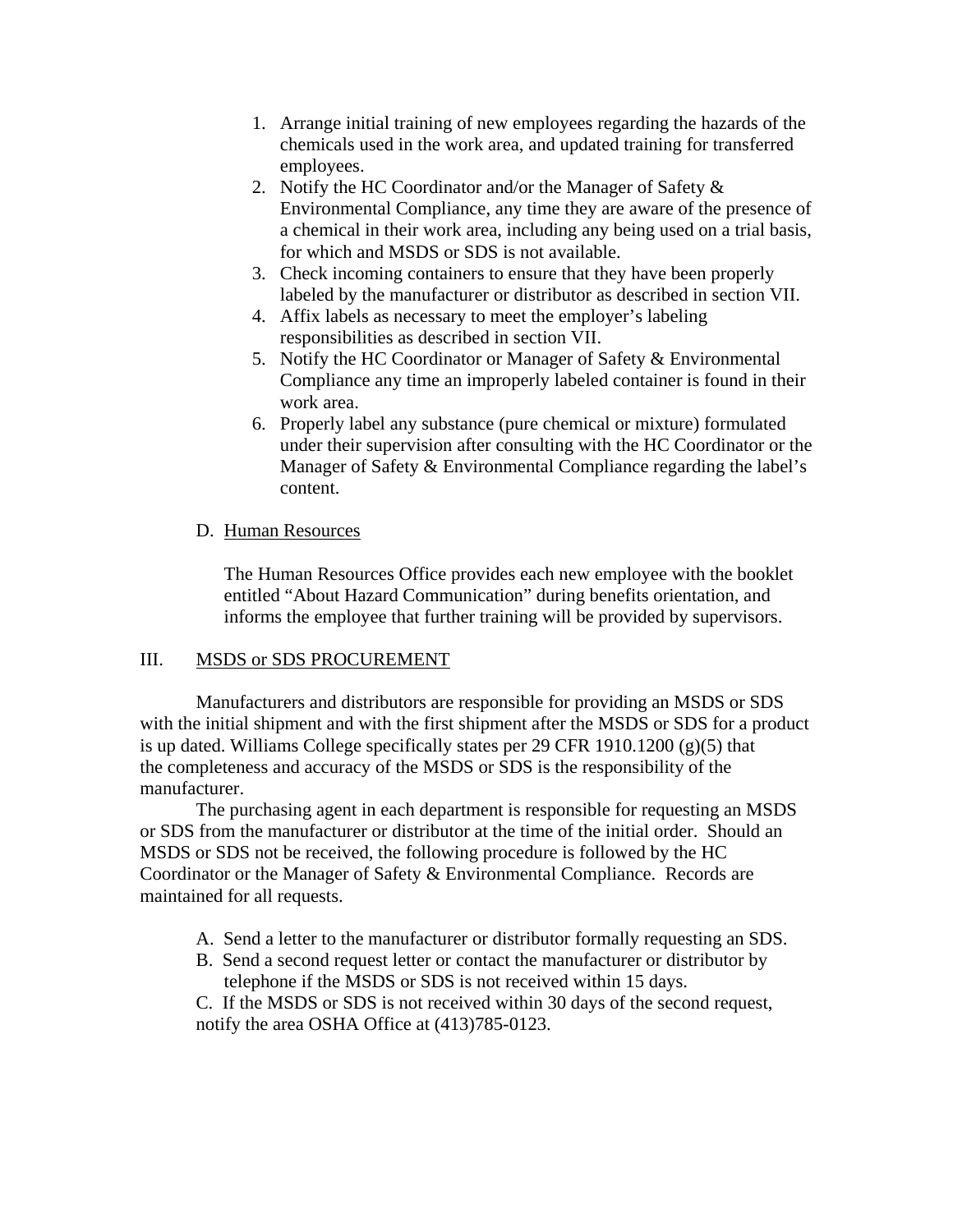# IV. MSDS UPDATING PROCEDURE

Upon receipt of an updated MSDS or SDS, the HC Coordinator or the Manager of Safety & Environmental will take the necessary actions to update the following College records and programs.

- A. The Hazardous Chemical List.
- B. The MSDS/ SDS master file.
- C. Employee training, including notification of other departments using the same substance of necessary changes.

# V. MSDS or SDS ACCESS PROCEDURE

The MSDS or SDS for any hazardous substance in frequent use in a given work area should be available at a location convenient to the area. Thus occasionally an employee may wish to see an MSDS or SDS not immediately available because the substance does not meet these criteria. For example, a supervisor may have determined that a certain substance does not present a hazard. The employee is still entitled to see the MSDS or SDS. Access to other MSDS or SDS's is provided to the employees or their authorized representatives according to the following procedure. MSDS or SDS requests are made to the employee's supervisor.

- A. When an employee who is currently being exposed or likely to be exposed requests an MSDS or SDS, it is provided for review as soon as possible.
- B. When an employee who is not currently being exposed or likely to be exposed requests an MSDS or SDS, it will be provided for review prior to exposure.
- C. The supervisor will obtain the MSDS or SDS from the department SDS file, if it is not available at the workplace.

Employees may also review MSDS or SDS's at the HC Coordinator's office or the Manager of Safety & Environmental Compliance's office.

- E. When an employee is given the opportunity to review an MSDS or SDS not regularly available in the work area, a record is kept of that review. That record is kept in the department files, or the HC Coordinator's files or the Manager of Safety & Environmental Compliance files if the review takes place in either of those offices. Like other records created through this program, its sole purpose is to document that employees have access to information.
- F. To control distribution of MSDS or SDS's and ensure that out-of-date MSDS or SDS's are not being referenced., copies of the SDS will not be provided to employees unless a special situation merits such action.

If an MSDS or SDS has not been supplied by the manufacturer, the employee will be informed of that fact, and given any alternative safety information available based on the container label and references available in the HC Coordinator's office and the Manager of Safety & Environmental Compliance's office.